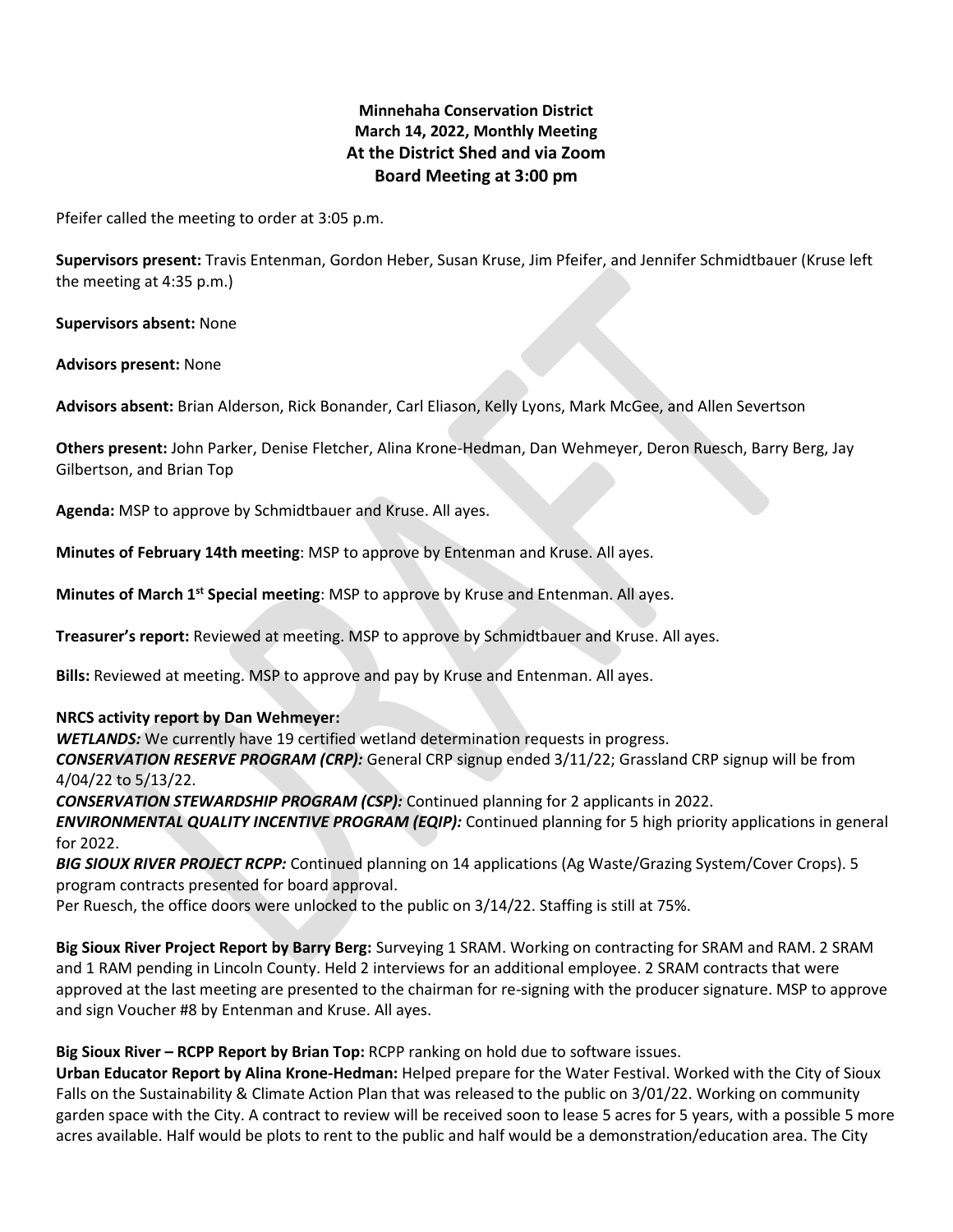owns the land involved. Discussion was held with Michelle Burke, Assistant State Conservationist for Field Operations, about extending the Urban Educator grant for another year.

**Public Comment Time – 15 minutes** - None

**Update from Supervisors** - None

## *OLD BUSINESS*

### **1. Service Report (bio-solids, tree planting, grass planting, Gevik Site, etc.)**

Bio-solids: Signed contract received from City of Sioux Falls for 2022-2023. \$152,000 allocated. Trees: 35 acres planned, with about 24 more possible contracts. Grass: 375 acres planned for rental drills. The 6' and 12' drills have 225-250 acres planned. Gevik Site: Plans on hold for now.

Two more interviews planned for the Field Technician position. Seasonal crew is in place.

### **2. Supervisor Training Module**

Information was sent out to board members and advisors. Discussion held about completing the units. Email any questions to Parker.

### **3. Water Festival – March 8-9, 2022**

Successful festival was held. 1250 4<sup>th</sup> graders attended in person at the University of Sioux Falls campus and 1250 4<sup>th</sup> graders attended virtually. Some board members and advisors helped with setup and operation. The virtual quiz bowl went very well.

#### *NEW BUSINESS*

## **1. Rate Increase for Services (Fuel Charge)**

Tree price was increased this year. Discussion about increasing cost due to fuel prices. MSP to add fuel surcharge of \$50.00/service when gas is over \$4.00/gal. by Kruse and Entenman. All ayes. MSP to add 10% increase in price of services for the year by Schmidtbauer and Kruse. All ayes.

## **2. Equipment (Look at selling the 16' trailer and purchase a 20' trailer)**

16' trailer was purchased in 1998, has stress cracks and fabric rolls hang over the end about 4 ft. Parker discussed selling the 16' trailer and purchasing a new 20' trailer that would be safer and better able to haul the fabric rolls. MSP to proceed with sale of 16' trailer and purchase a new Ludens trailer in the amount of \$7,200.00 by Schmidtbauer and Entenman. All Ayes. MSP to purchase a new color printer for the shed in the amount of \$429.00 (including one toner) by Heber and Entenman. All ayes. Discussion about future replacement of some older vehicles the district owns.

Kruse left the meeting at 4:35 p.m.

**3. Bio-Solids Contract with City of Sioux Falls** New contract was signed by the City of Sioux Falls.

#### **Executive Session (if needed)** - None

*CONSERVATION PLAN SIGNING* – 5 plans to sign

#### *OTHER BUSINESS/ANNOUNCEMENTS* - None

MSP to adjourn at 4:45 p.m. by Entenman and Schmidtbauer. All ayes.